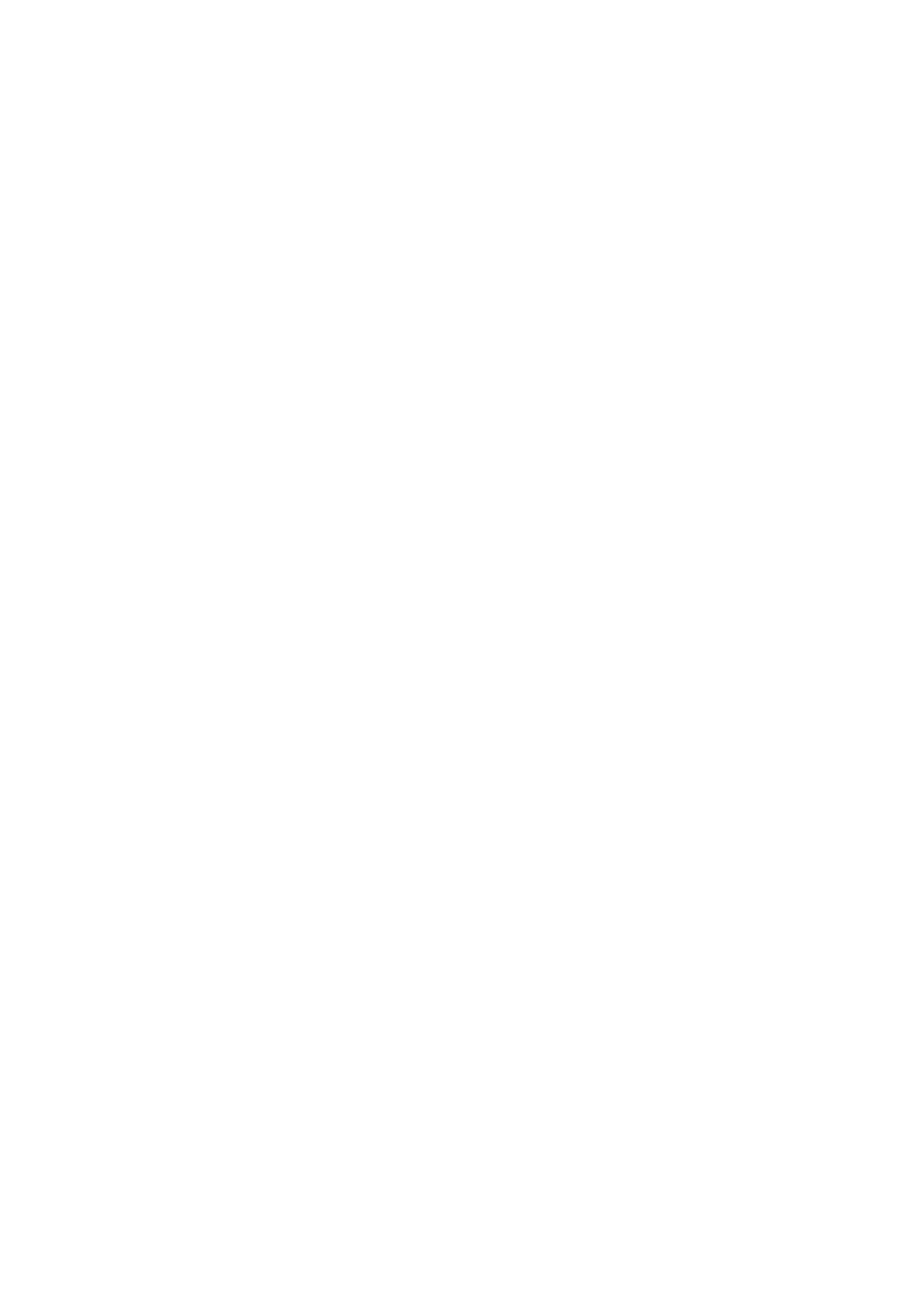this dual role of both was and becoming since they not only serve as data collection instruments but also due to the very act of writing engender both reflections and new insights. As I reflect now on both my original memories of SR's elementary school (2002- 2010) and high school (2010-2014) and those regarding college (2014-2018) I find myself putting these memories within a new perspective based on what we shared as a family during the 2016 interview as well as in our follow-up letters and conversations. I seem to have constructed a more integrated perspective of how both positive and negative instances of caring can be used by individuals to re-cast their memories if they so choose in either positive or negative ways. For example, SR when describing Mrs. Danforth (the English teacher he had in high school) whom he characterized as quite uncaring and non-supportive seemed to transform his interpretation of his memories in a way that has resulted in a more positive mindset. Today, I feel a sense of accomplishment rehashing and reflecting upon my time as a debased student. No resentment has brewed in the years since. Think back to times you may have been at arms with a teacher who you felt was against you. Do you feel any resentment? Do you use resentment as a propeller or the accomplishment of producing quality work? Let the desire of work well done be your driver, not the residual contempt from a negative experience drive your goals.

Like SR, I have come to see negative memories as those that can ultimately be re-cast in a positive way. It is also sometimes the case (though not as often) that I have found myself re-casting positive memories into more subdued hues as a consequence of placing these memories into a larger context based on time and experience. For example, while I idolized an uncle of mine because of the way that he treated me (including surprise gifts), I have since learned that he was a carouser and womanizer which I now know caused my aunt a great deal of sorrow. While I will always carry wonderful "flashbulb memories" of my uncle, these memories are now framed within a larger understanding of the social context. I have termed this phenomenon of re-casting or re-framing memories metamemories because it involves not only thinking back to original memories but also transforming these memories based on reflections and experiences that occur following the original events into a revised perceptual framework. Pivotal events for my own metamemory transformation for this study were the family interview and SR's letter that enabled me to "see" recalled events through both an historical as well as a dynamic temporal lens as experienced by SR. Because each of us are not only self-learners but also social-learners, I found my own memories being transformed as SR shared his own transformed memories during both the initial interview as well as

through his letter-to-self. There seems to be an inherent resilience, creativity, and drive in us that enable us to reshape and transform memories in a way that supports the ongoing re-construction of our own worldviews.

From a self-phenomenological perspective, I find myself actively trying to discern how I have experienced this foray into family research as it relates to schooling. A close reading of the SR and MR letters has led me to appreciate how research on families can shed light on some intractable issues in the field of education. Although most families will not engage in formal research, if we recognize that interviews are nothing more than focused conversations, perhaps we can learn as families to "interview" each other in a caring way and on a regular basis to learn what is on our hearts and minds and thereby be able to offer loving support when it is most needed. Perhaps we might even re-invigorate the lost art of letter writing to both self and others as a way to further promote understanding. However, it might also be the case that it is only the medium of time and perspective that enable us to transform our memories of positive and negative experiences and recast them into metamemories. I think that the family interview and our letters provided such an opportunity for the three of us to do just that.

Wolcott [32] speaking about the respective roles of description, analysis, and interpretation in qualitative data analysis states that thoughts related to data analysis and interpretation may linger for years, just as details of events long forgotten may pop into one's head, or experiences in a new field setting may suddenly prompt a fresh perspective for rethinking the meaning of events in an earlier one. So, when we talk about the transformation of memories related to experiences of caring and noncaring in school or other important aspects of our lives, it is important for us to have others listen and share in transforming memories within the context of a caring environment.

It is also important to note that with qualitative research, there is usually improvisation that accompanies the development and conduct of a study – and that was certainly the case here. For example, when trying to clarify the complex nature of this study in contrast to the first study [2], my son and I had several conversations including a particularly memorable one when I was visiting him at his university and we met on a Sunday morning in November at a café near the campus. From a descriptive standpoint, I wrote much of this article in "real time" while we were seated next to a warm fireplace with flames licking about. It was a cold morning and the fire lent not only physical warmth but also an environment that seemed to make conversation and understanding flow more easily. In addition, a mother with two young children, who seemed to be preparing for an upcoming dance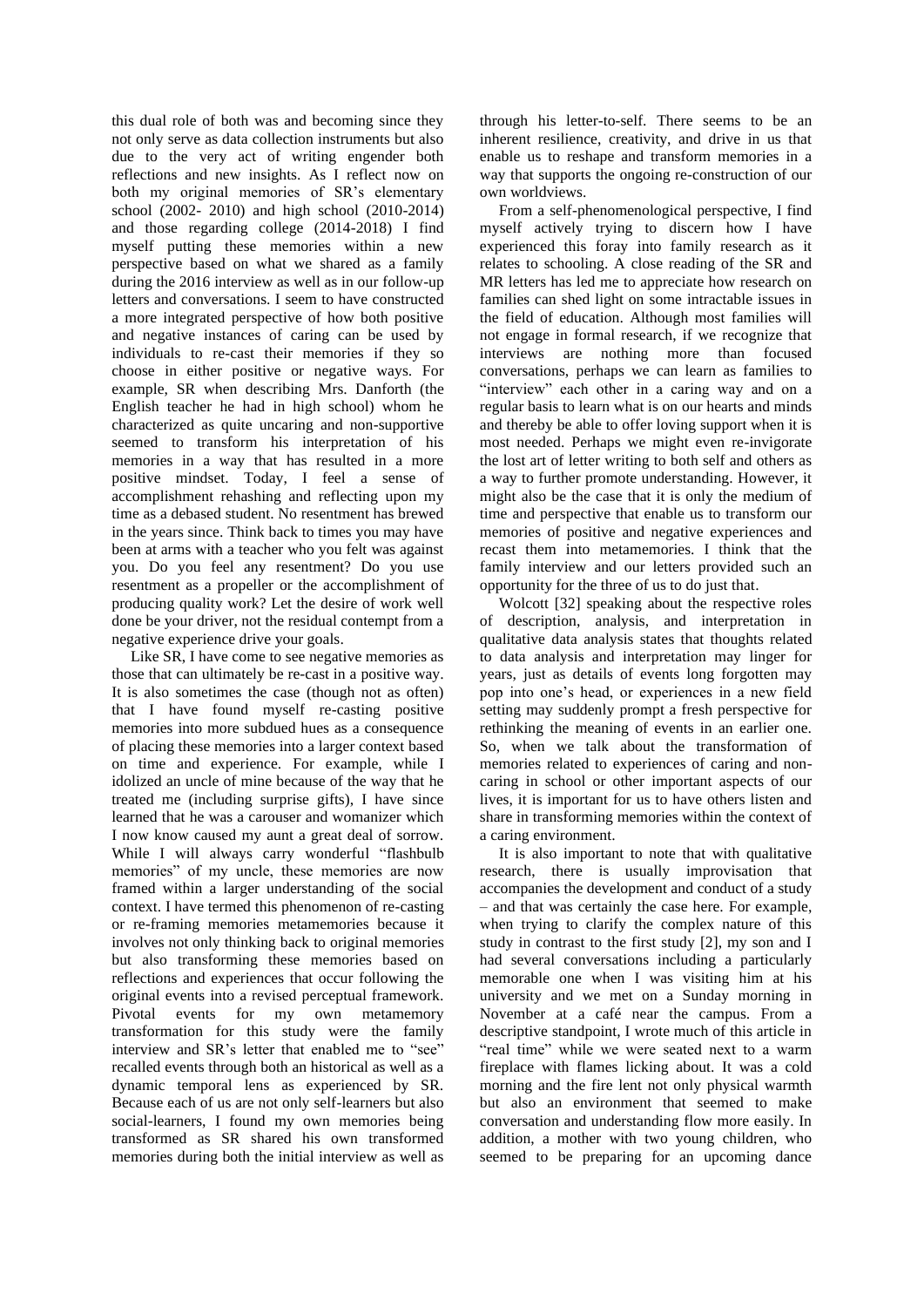lesson, were around the other side of the fireplace and were sharing in the warmth while also providing visual expression to the transferability of caring in education across families and generations. I also have found that I have been "mindfulness" as I collected data [18] where "the core of mindfulness is a heightened awareness that is the result from paying attention on purpose". SR's description of how the negative memories of Mrs. Danforth were transformed into positive ones continues to resonate with both my wife and me and have provided us with a lens to better understand our son – both who he is now as well as how the challenges he faces offer opportunities for further growth. This lens seems to embody Piaget's notion of "assimilation" and "accommodation" in a concrete yet more inclusive way to reveal to SR how he can continue to grow along not only cognitive but also emotional, social, and spiritual paths. It also helps us as parents to hopefully guide his growth with more grace and wisdom.

I found findings related to the the underpinnings of this study (Piagetian Learning Theory, Constructivist Learning Theory, Polanyi's tacit and propositional knowledge, and nostalgia research) to be most revealing. While I am gratified to have been<br>able to appreciate these connections to able to appreciate these connections to metamemories, I am quite sure that there are other theories and concepts in the fields of psychology, sociology, and anthropology that would shed even more light on this phenomenon including metacommunication where the original intent of a communication is interpreted differently by different individuals. I am also quite certain that additional connections can be found in in art, music, novels, and theater. In fact, it is probably these latter nonacademic pursuits where our emotions become more integrated with our reasoning and therefore help us to recognize, accept, and appreciate more fully that we humans are also "integrated" – it is both our thinking and feeling that contribute to our memories as well as how we come to transform them into metamemories.

Qualitative research can indeed be rife with noncontrol and "contamination" of data but at the same time very rich with the potential for helping to understand what really matters in teaching and learning as well as in other important areas of our lives. I recognize that not every family will decide to undertake a formal research study such as this one; however, the real key may be simply cultivating an attitude of adventure, caring, and mindfulness as we revel in the "ordinary" of our daily lives including the importance of our metamemories no matter the specific area or context of the inquiry. It is only through our awareness and cultivation of not only how we perceive experiences but also how we continuously re-construct them into metamemories that we can come to appreciate how wonderfully complex we are and that all inquiry approaches offers us opportunities to learn more about these complexities.

## **7. References**

[1] Berliner, D.C., (2002). Educational research: The hardest science of all. Educational Researcher, 31(8), 18- 20.

[2] Bernauer, J.A., Bernauer, M.P., and Bernauer, P.J., (2017). A family affair: Caring in teaching and implications for teacher and researcher preparation. Brock Education Journal,  $26(2)$ ,  $4 - 15$ .

[3] Creamer, E.G., (2018). An introduction to fully integrated mixed methods research. Sage.

[4] Creswell, J.W. and Plano Clark, V.L., (2011). Designing and conducting mixed methods research (2nd ed.). Sage.

[5] Creswell, J. W. and Poth, C.N., (2018). Qualitative inquiry and research design: Choosing among five approaches (4th ed.). Sage.

[6] Erikson, E. H., (1963). Childhood and Society (2nd ed.). New York, NY: Norton.

[7] Gage, N. L., (1989). The paradigm wars and their aftermath: A "historical" sketch of research on teaching since 1989. Educational Researcher, 18(7), 4-10.

[8] Guba, E. G., (1967). The expanding concept of research. Theory into Practice, 6(2), 57-65.

[9] Guba, E. G., (1981). Criteria for assessing the trustworthiness of naturalistic inquiries. Educational Communication and Technology Journal, 29(2), 75–91.

[10] Guba, E. G., (1990). The paradigm dialog. Sage Publications.

[11] Heider, K. G., (1975). What do people do? Dani autoethnography. Journal of Anthropological Research, 31, 3- 17.

[12] Hesse-Biber, S. N., (2010). Mixed methods research: Merging theory with practice. The Guilford Press.

[13] Jaeger, R. M., (1988). Complementary methods for research in education. American Educational Research Association.

[14] Kelly, G. A., (1963). A theory of personality: The psychology of personal constructs. New York, NY: W.W. Norton and Company.

[15] Kessous, A. and Roux, E., (2008). Nostalgia as connection to the past: A semiotic analysis. Qualitative Market Research, 11(2), 192-212.

[16] Komarraju, M., S. Musulkin., and G. Bhattacharya, (2010). Role of student–faculty interactions in developing college students' academic self-concept, motivation, and